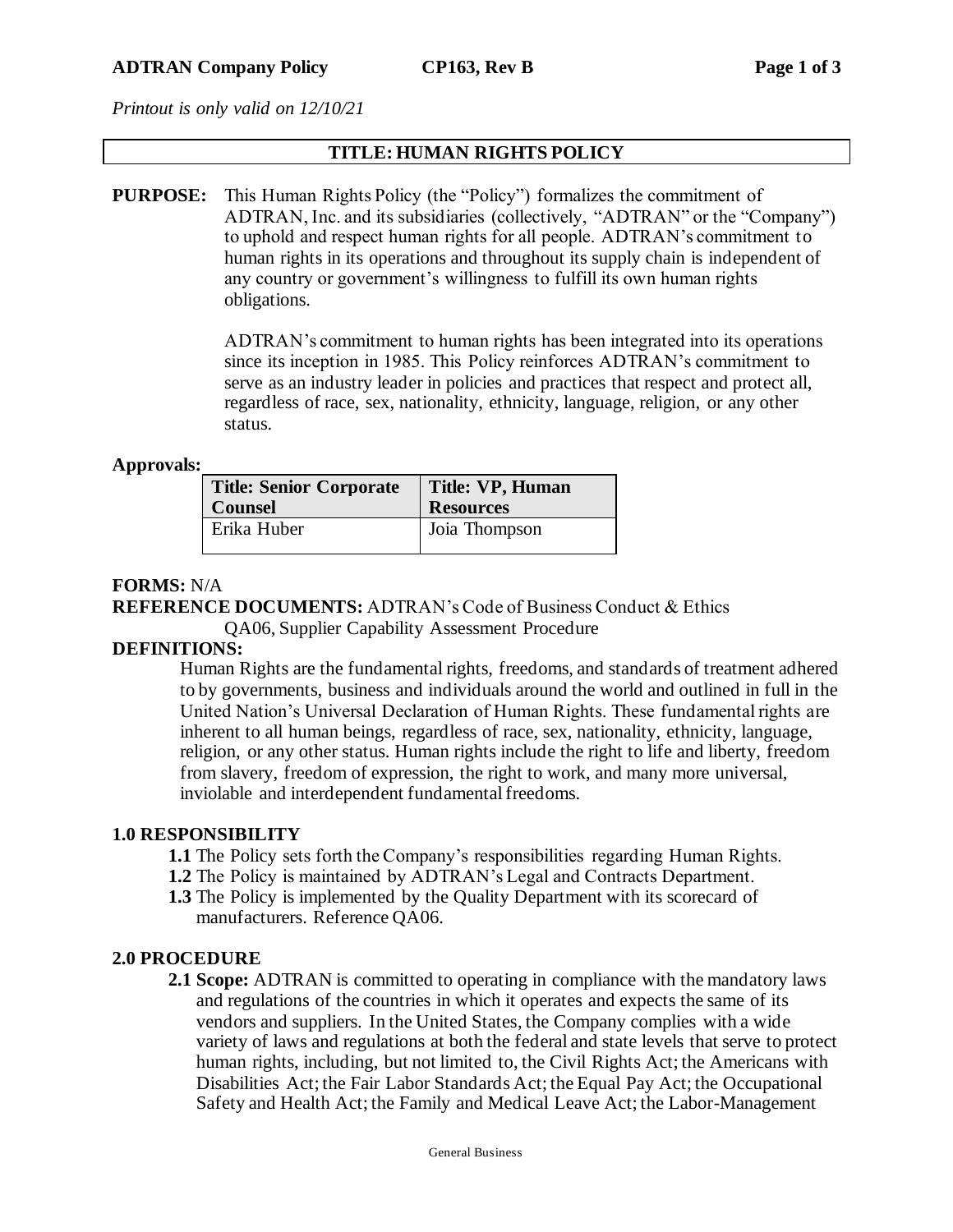*Printout is only valid on 12/10/21*

Relations Act; the Alien Tort Claims Act; and other laws as administered by the Equal Employment Opportunity Commission.

Internationally, ADTRAN voluntarily strives to protect the high-level human rights principles outlined in the United Nation's Universal Declaration of Human Rights; the fundamental Conventions developed by the International Labour Organization and ratified by the United States; the United Nations Guiding Principles on Business and Human Rights; and the OECD Guidelines for Multinational Enterprises. ADTRAN actively pursues conformance to the Responsible Business Alliance Code of Conduct and the guidance established by ISO 26000:2010.

This Policy should be reviewed in conjunction with ADTRAN's Code of Business Conduct & Ethics as well as the Company's other policies and programs to support sustainability and fair employment practices.

- **2.2 Policy Statements:** ADTRAN, its employees, partners, suppliers, vendors and contractors should continue to protect and promote human rights. We strive to:
	- **2.2.1** Provide fair and equitable wages as required by law, and a living wage in areas where the law is silent.
	- **2.2.2** Protect the rights of minorities and women and provide equal pay regardless of race or gender.
	- **2.2.3** Recognize employees' rights to freedom of association.
	- **2.2.4** Prohibit forced or child labor.
	- **2.2.5** Promote a workplace of diversity and inclusion that is free of discrimination and harassment.
	- **2.2.6** Protect employees' rights to freedom of expression.
	- **2.2.7** Provide a safe workplace for employees with fair labor conditions and reasonable work hours.
	- **2.2.8** Engage stakeholders on issues that impact human rights.
	- **2.2.9** Contribute to global communities through volunteerism, impactful social programs, and economic empowerment of all people.
	- **2.2.10** Regularly assess risks to human rights and report transparently on any concerns of human rights violations throughout the Company's supply chain.
	- **2.2.11** Remain committed to responsible business practices that do not infringe on human rights.
	- **2.2.12** Support and recognize freedom of association and collective bargaining as part of its commitment to support the fair and equitable treatment of workplace workers.

This non-exhaustive list is illustrative of ADTRAN's ongoing commitment to the protection of human rights globally. ADTRAN expects that its global partners, suppliers, vendors and contractors support and join this commitment.

**2.3 Written Agreement:** ADTRAN encourages you to report actual or potential violations of this Policy. If you are aware of conduct that you reasonably believe may violate this Policy, you are responsible for reporting it. Reporting a potential violation